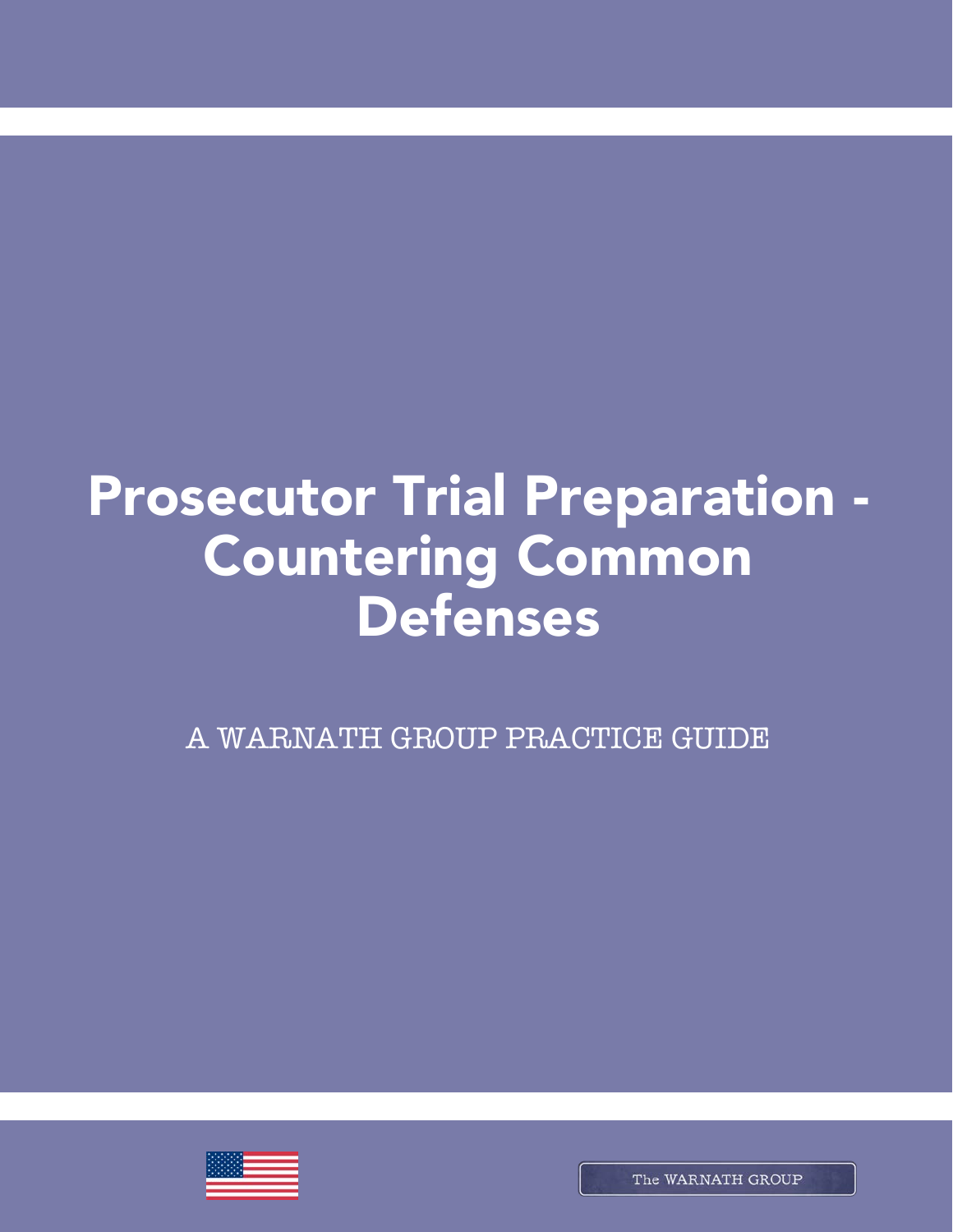# **Prosecutor Trial Preparation - Countering Common Defenses**

**PRACTICE GUIDE by the Warnath Group**

### **AT A GLANCE**

#### **Intended Audience:**

• Prosecutors and Investigators working on human trafficking cases.

**Takeaway:** The prosecutor can anticipate the common defense arguments offered in human trafficking cases and prepare to present counter arguments supported by corroborating evidence.

#### **In this Practice Guide:**

- The relationship between the elements of the crime of human trafficking, as laid out in the United Nations Palermo Protocol, and the common defenses
- Descriptions and examples of the three most common types of defenses
- Counter arguments to the three most common types of defenses and suggestions for corroborating evidence

## **Why Do It?**

When preparing for a human trafficking trial, it is essential for the prosecutor to anticipate what argument(s) the defense may make on behalf of the accused and have a plan to counter those arguments. Because the facts of each human trafficking case are unique, the arguments that are offered by the defense will vary.

The more time you spend thinking about the specifics of any potential defenses, the more time you will have to craft and tailor your responses. You will be better able to "build in" antidotes to these defenses by preparing your witnesses to respond to questions relevant to the defense arguments. You will also have more time and opportunity to gather evidence to support your counterarguments or otherwise negate the defenses.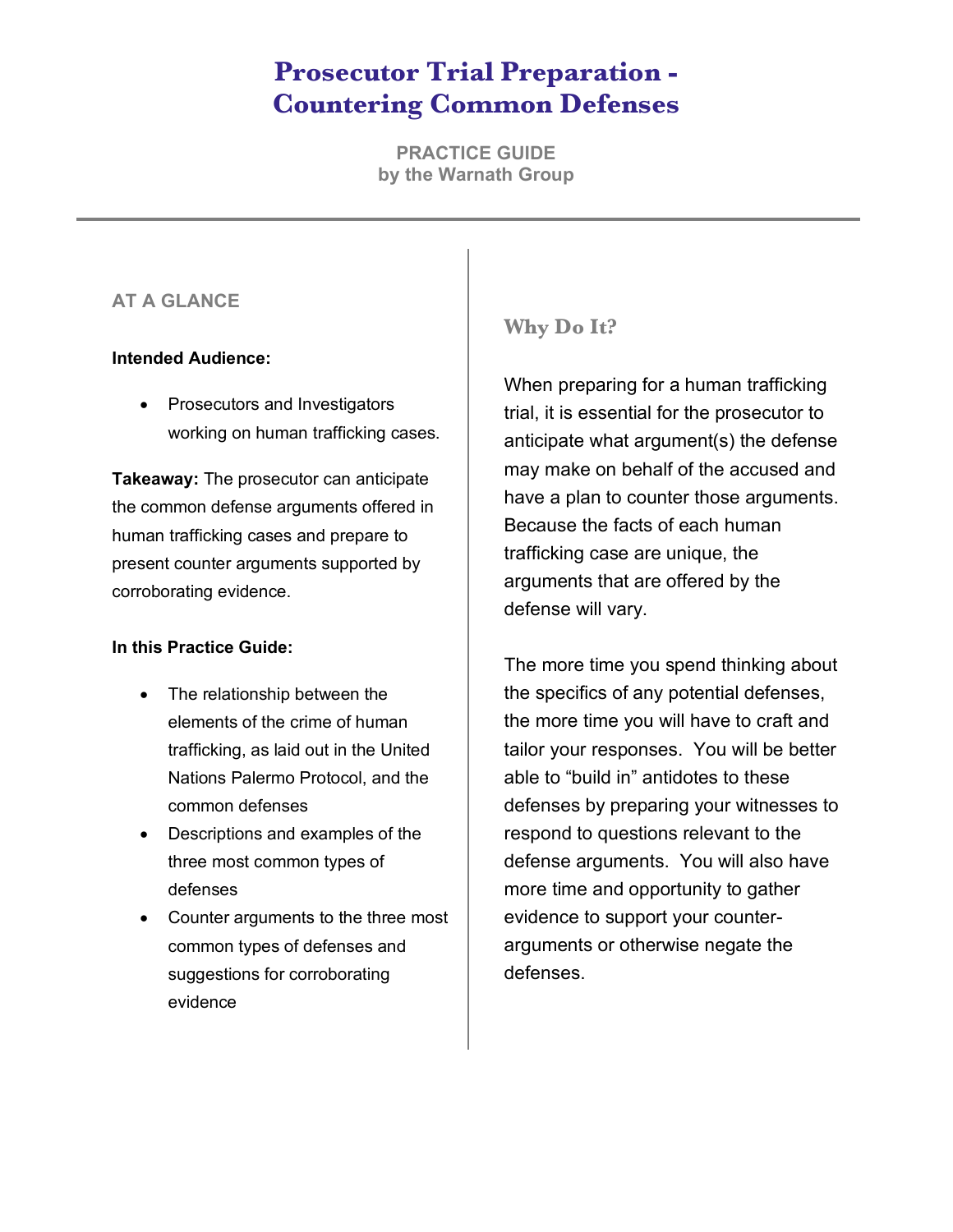## **Preliminary Considerations**

Trafficking cases are frequently categorized as either "labor" or "sex" trafficking. Though some of the standard defenses are common to both labor and sex trafficking, some defenses will be used far more often in one type of trafficking case than in the other. Also, many of the regularly employed defenses apply only where the victims (and traffickers) come from a foreign country, often creating additional opportunities for the defense to attempt to use cultural, religious or economic differences as a shield to conviction. However, there is a fundamental similarity to the defenses used in the vast majority of trafficking cases, which is that the putative victim(s) has grossly mischaracterized 1) the nature of the relationship between him/herself and the trafficker, 2) the (allegedly coercive) conditions under which he or she worked, and 3) the reasons why he or she continued to work despite those conditions. Often, because these issues are interrelated, the defense will weave an argument that the victim is unreliable on all three of these matters. With or without a full-frontal assault on the character and credibility of the victim, the defense will attempt to argue that the victim has turned the picture on its head—that the trafficker was more patron or protector than overlord or oppressor, and the victim's allegations are the product of ignorance, self-interest, manipulation and/or malice.

The challenges for the prosecutor are to defend the credibility of the victim through witness preparation and careful and sympathetic questioning; to thoroughly investigate and persuasively present adequate corroboration for the victim's account; and to educate the judge or jury about the subtle psychological, economic, cultural or legal reasons that explain why and how a person can be forced to provide labor or services against his or her will.

The United Nations anti-human trafficking Palermo Protocol<sup>1</sup> defines human trafficking (TIP) by laying out three elements—Act, Means, and Purpose. The act requires proof that the accused recruited, transferred, harbored or received a person's labor. Means are the things the accused did to obtain control over the victim—force, fraud or coercion is the familiar troika found in most human trafficking statutes. Proving the means is relatively easy where the accused has used or threatened actual physical force, but more difficult when the labor or services were obtained by false promises, or through

 <sup>1</sup> Article 3 of the United National Protocol to Prevent, Suppress and Punish Trafficking in Persons, especially Women and Children, supplementing the United Nations Convention against Transnational Organized Crime.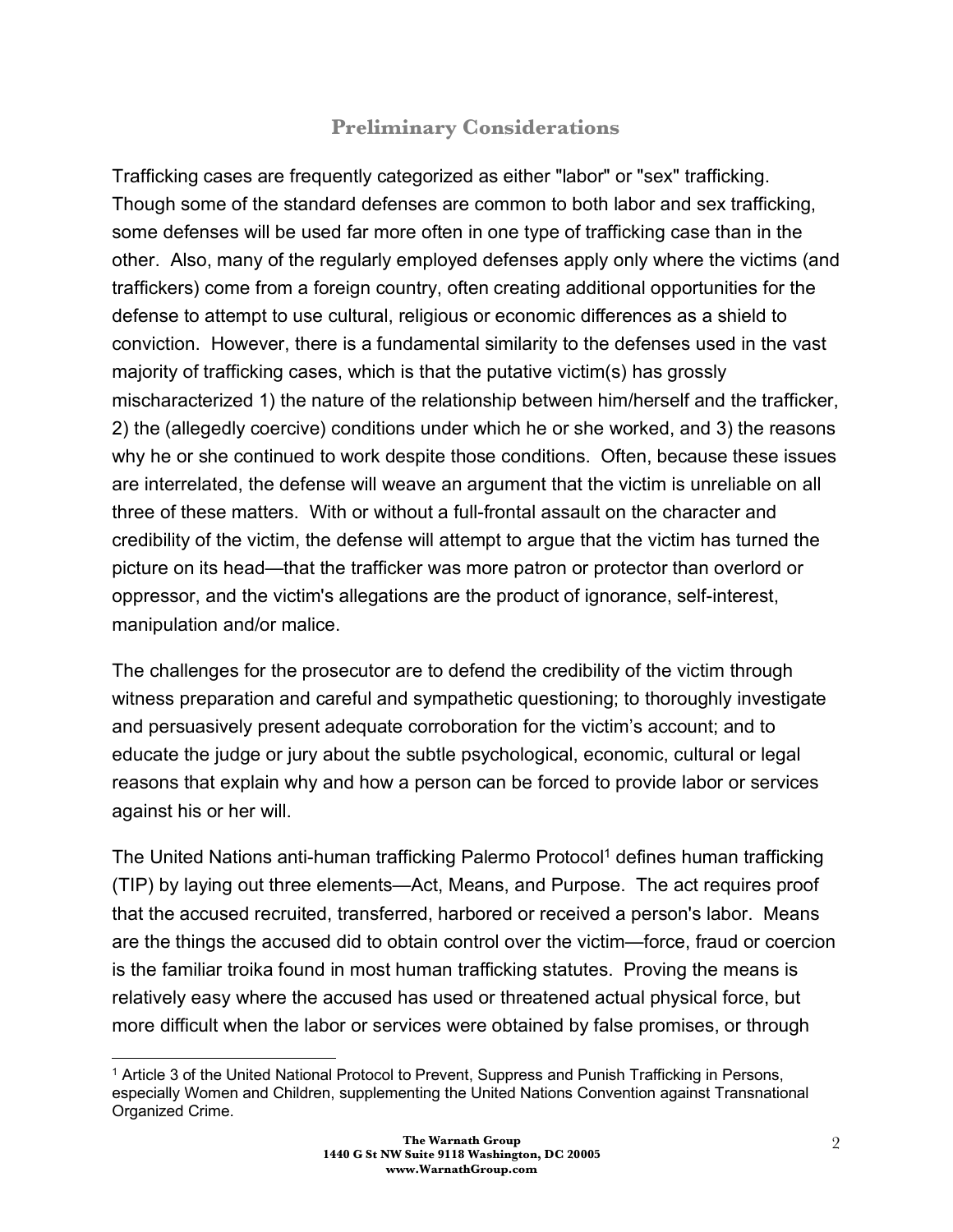coercion by threats of psychological, economic, legal, cultural, familial or reputational harm. The purpose is the intent element—that the trafficker's actions were taken for the purpose of exploiting the victim(s), whether it be prostitution or other forms of labor.

Rarely is the defense centered on a denial of the act; most often the accused will admit the recruitment or employment relationship, as this is the most easily provable part of the prosecution's case. Instead, the defense will hammer at the dearth of evidence as to the use of prohibited means to obtain labor or services; or at the failure of the prosecution to prove that the accused **knew** that the victim's labor or services were not provided voluntarily. Thus, most defendants fight their battles around the more "subjective" elements of a trafficking offense. The job of the prosecutor is to present evidence and craft rebuttal arguments that demonstrate the victim's plight in a vivid and comprehensible way, using concrete examples of the trafficker's acts of force, fraud and abuse, thereby showing the ways by which these acts subjugated the victim, and explaining how the tactics were carefully calibrated to the victim's vulnerabilities.

#### **The Most Common of the Common Defenses**

#### **A. The Victim Performed the Work Voluntarily**

If a victim provided labor or services on a **genuinely** voluntary basis, you can't (or shouldn't) bring a human trafficking prosecution, no matter how awful or onerous the conditions of employment.2 Bad bosses and a dramatically subpar workplace do not automatically create human trafficking if the person has validly consented. There may be the possibility of a prosecution for immigration violations or harboring, or wage and hour law violations or other violations of fair labor standards, but if the prosecutor is unable to rebut the defense that the victim's labor or services were given in a truly voluntary manner, the prosecution must fail. However, if the prosecution can show that what looks at blush to be "consent," was, in fact, the product of force, fraud or coercion, then there is every chance of success. This is especially true if the prosecutor can point to evidence that the accused has exploited a victim's position of vulnerability. Thus, the courtroom battle will be waged around the value of the evidence of the victim's consent.

 $\overline{\phantom{a}}$  $2$  The exception to this rule occurs when the victim is underage, and the TIP statute punishes s person for causing the victim to be involved in commercial sex trafficking.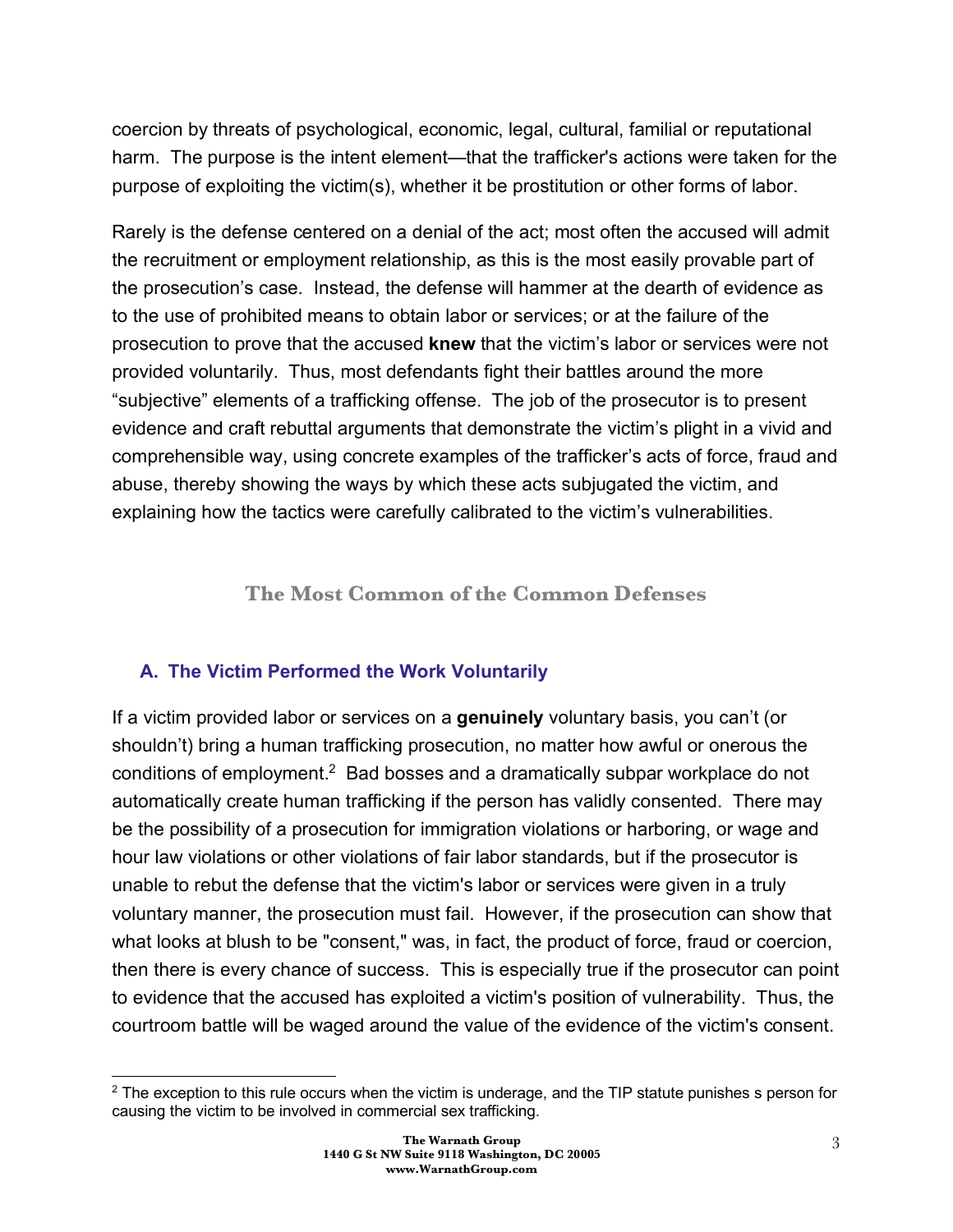You should anticipate that the defense will argue one or more of these variations on the theme of fully willful participation in the employment relationship, and you must be prepared to refute the truth of each of these claims.

#### *1. The Victim Entered into the Recruitment or Employment Agreement Willfully*

The defense may point to the fact that the victim initially agreed to the employment relationship. Many foreign national victims, especially victims of labor trafficking, are at first enthusiastic about beginning a new life in a different country, where (they are told) they will live a comfortable life with higher wages and better working conditions. The defense may point to the fact that life in the home country *was* hard, that the standard of living *is* low, and then try to contrast that with the superior conditions in the new country.

Even in a (domestic) sex trafficking context, the defense will likely argue that the victim's decision to provide sexual services was knowing and voluntary, made because of economic necessity and, or, out of a sense of loyalty to the accused. Again, the defense may ask the judge or jury to look to the victim's prior disadvantaged circumstances, suggesting that though life as a prostitute under the direction of the accused was far from perfect, it was, nevertheless, better and safer than life without his protection and care.



*Your Response:* First, it is entirely possible that the victim *was* entirely willing to enter into the employment arrangement initially, but that is of little legal significance if the actual work conditions turned out to be very different than was described. Traffickers frequently engage in blatant fraud—a "bait and switch"—so that when the victim arrives at the workplace, the nature or conditions of work are nothing like those promised. The classic example is

the unsuspecting female victim who is told she will be working as a waitress in the new country, only to find upon arrival that she really will work as a stripper or prostitute. Because the victim is alone in a new and unfamiliar setting, without resources apart from the trafficker, he or she has no real choice but to submit to the new and distasteful conditions and terms of labor. You must develop evidence of the disparity between the trafficker's promises and the victim's reality. Of course, this will often rest heavily on the testimony of the victim, but you can also look to the testimony of friends or family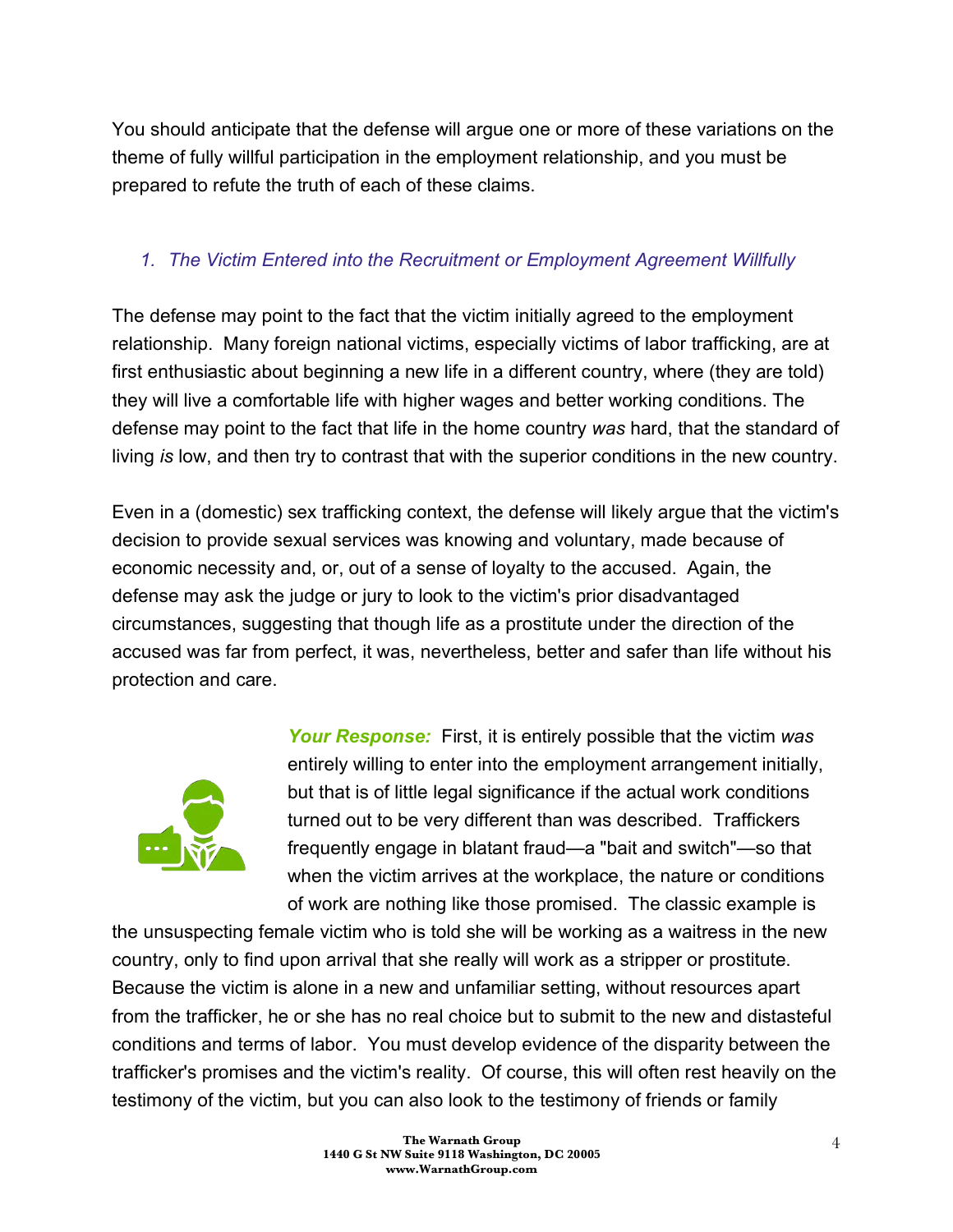members who may have been witnesses to the recruitment, as well as the experiences of others recruited by the trafficker. In many cases, the conditions of employment are sufficiently horrific that you can simply submit to the court that the victim's account of the false promises is credible because no reasonable person, no matter how desperate or vulnerable, would have agreed to those inhuman circumstances, so that the victim *must* have been misled. Put differently, the bad conditions themselves are compelling proof that the trafficker is a deceiver and that his/her claim of victim consent is a sham.

Second, look to the power disparity between the trafficker and victim that makes true "consent" inherently impossible. In the labor context, young, uneducated persons from poor rural areas are forced into debt bondage by wealthy traffickers, and these unfortunates have no real choice but to work until that debt is repaid. What may look, on the surface, like consent to recruitment and voluntary work is illusory; the trafficker has preyed upon the victim's position of socio-economic vulnerability. In sex trafficking cases, the accused has often sought out homeless, drug-addicted women or frightened teenagers out on their own in the world who are told they will be loved and cared for if they prostitute themselves. Again, the trafficker has identified and exploited the victim's weakness, or "position of vulnerability," knowingly creating the appearance of consent when the victim's vulnerabilities make true consent impossible.

Third, be aware that there may be situations where, in the beginning, the victim did freely and legitimately consent to the employment arrangement, and where the trafficker initially used no threats, fraud or other forms of coercion. Over time, however, some of these voluntary employment arrangements are transformed into human trafficking, when the victim decides he/she wants to stop working and the employer is unwilling to "let the worker go." This is frequently true in the domestic servant context: the servant will come to understand that he/she has made a bad deal, working long hours for little pay, and wants out of the employment relationship; the employer, on the other hand, has come to depend on the servant, understands that he/she/they cannot hire another worker for anything like the current terms of employment, and does everything in their power to hold the worker to the deal. Often this means confiscation of the victim's passport or threats of legal/immigration consequences, restrictions on the victim's freedom of movement, threats to family members back home, etc. It is the job of the prosecutor to work with the victim to chart and document the evolution of the employment arrangement, demonstrating for judge or jury how consent morphed into coercion or control.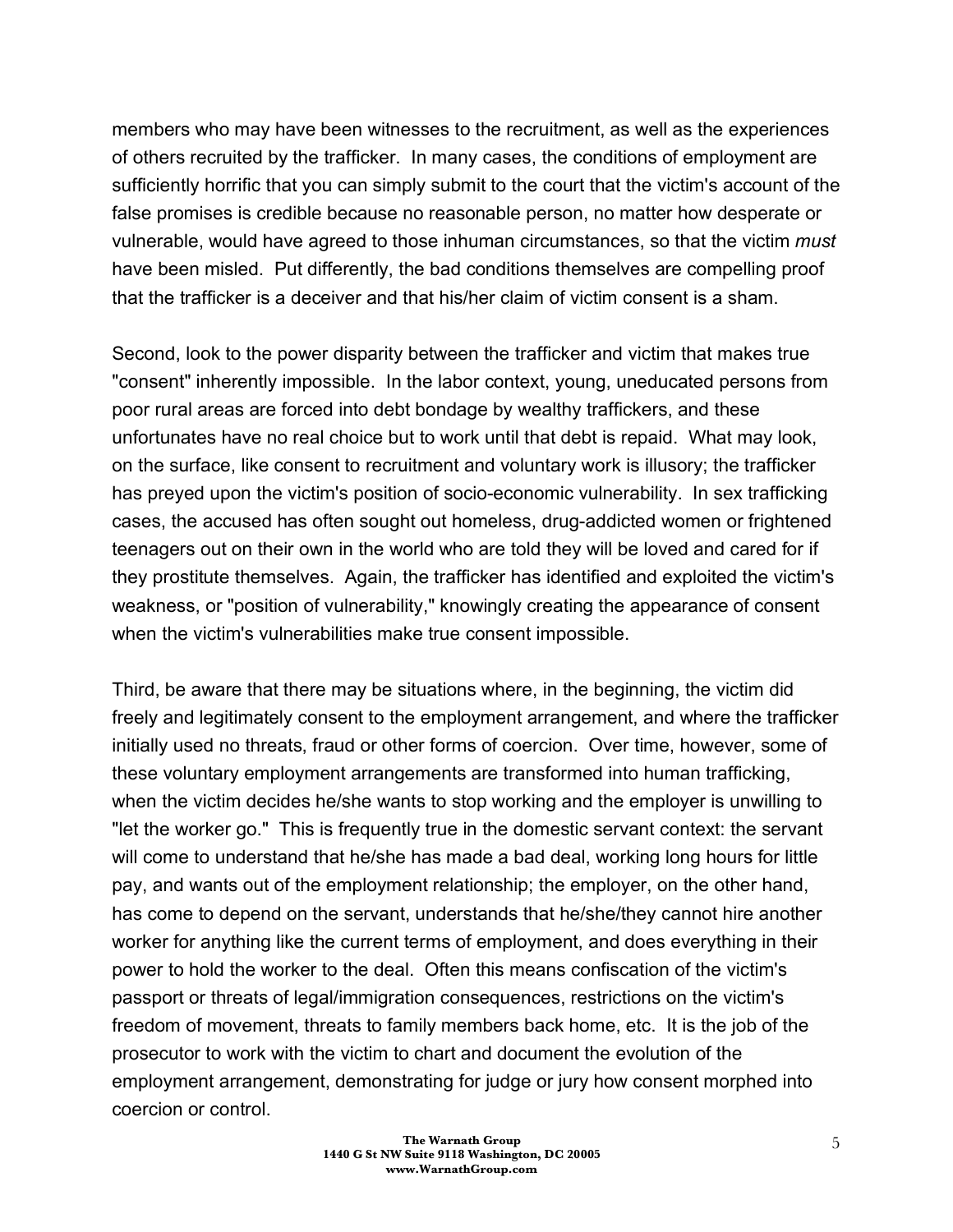#### *2. The Victim was a Happy Worker*

It is very common for the defense to produce witnesses who will testify that the victim seemed glad and grateful to be employed by the accused. Pictures of a smiling victim are often introduced into evidence. This is particularly true in the domestic servant context, where there are, inevitably, moments where the victim is shown at a genuinely festive event, perhaps a child's birthday party; or is heard to thank the accused for a rare kindness. In the sex trafficking context, there may well have been times when the victim is convinced that she loves her trafficker, and the trafficker loves her. The defense will produce witnesses who suggest that the accused and victim were in a genuinely romantic relationship, that they were a real team as opposed to trafficker and victim.



*Your Response:* Even the most beleaguered, badly exploited and unhappy victim will express some pleasure at certain moments, particularly if the exploitation continues for years. Sometimes this is because the victim has a genuine affection for a member of the trafficker's family, most often a child in her/his care, but the smiles in no way negate the fact that the victim was made to work against her will. More often, the victim is ordered to

*appear* happy or feigns contentment out of fear of the trafficker in the hope that the conditions of employment might be made less terrible and restrictive.

It may be appropriate to acknowledge that in many commercial sex trafficking cases the victim does actually "love" her trafficker, despite the control and abuse, as the trafficker created an atmosphere of protection, care, and romance. Perhaps she even told others that she was doing the commercial sex work because of this "love." However, these moments of happiness and affection normally evaporate into pure despair; the trafficker's expressions of devotion turn into threats and violence. Prosecutors need not run from the defense evidence that there was a time when the victim loved and "freely" worked for the trafficker (pimp)—rather, it becomes the prosecutor's challenge to demonstrate for the trier of fact how these expressions of love and affection by the trafficker were in fact merely instruments of control, emphasizing the victim's emotional, physical (especially where there is a drug dependency) and economic vulnerabilities.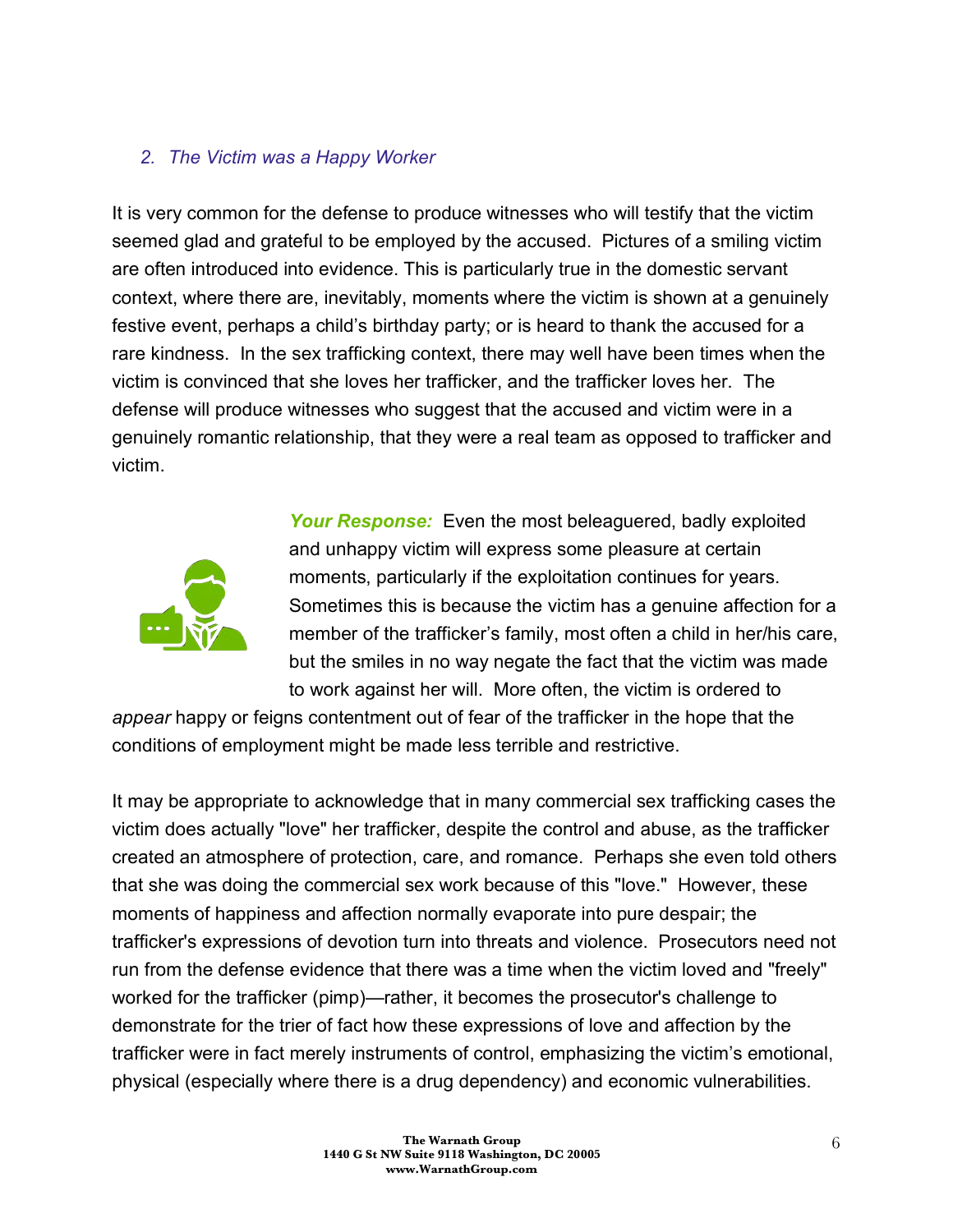#### *3. The Victim Could Always Leave Because There Were No Locks or Chains*

A very common defense strategy is to point to the fact that the victim was not physically imprisoned by the accused or completely cut off from society so that he or she had opportunities to simply walk away or reach out for help and *chose* to stay and work. The defense may call witnesses who saw the victim in the community, outside the presence of the trafficker and ask, rhetorically, why the victim never cried out to anyone about the involuntary servitude. Or the defense may produce evidence that the victim had money to fund an escape, a cellphone of his or her own, contacts at a church or work who could have notified the authorities if they'd been told of the forced labor; or, in a commercial sex case, that the victim had clients who could have facilitated her liberation. And it *is* sometimes true that trafficking victims had a certain amount of freedom of movement, or money in their pockets, access to a cell phone or computer, or friends outside of the job.



**Your Response:** Traffickers don't need to use handcuffs and fences when they have more subtle forms of restraint at their disposal. It is costly and time-consuming to monitor a victim's whereabouts or restrict a victim's movements twenty-four hours a day. It is much cheaper, and at least as effective to create a climate of fear that will prevent a victim from contemplating escape; this climate of fear can be created by using physical force

against the victim or other workers, or by simply threating force; by threatening to report the victim to immigration authorities; by threats to the victim's family back in the home country; or by threatening to withhold the victim's pay or otherwise threaten the victim with economic or reputational ruin. After all, traffickers are afraid of getting caught, and they don't need to leave obvious physical marks on the body when they have a host of more sophisticated means of coercion at their disposal. And when a trafficker has successfully instilled these fears in the victim, the victim becomes his or her own captor, necessarily reluctant to attempt to leave even when they have the opportunities. The victim is equally afraid of "ratting" on the trafficker, for fear of retaliation if the trafficker learns of the victim's outcry, as the trafficker has convinced the victim that nobody will listen, nobody will help, and there will be potentially dire consequences to "crossing" the trafficker.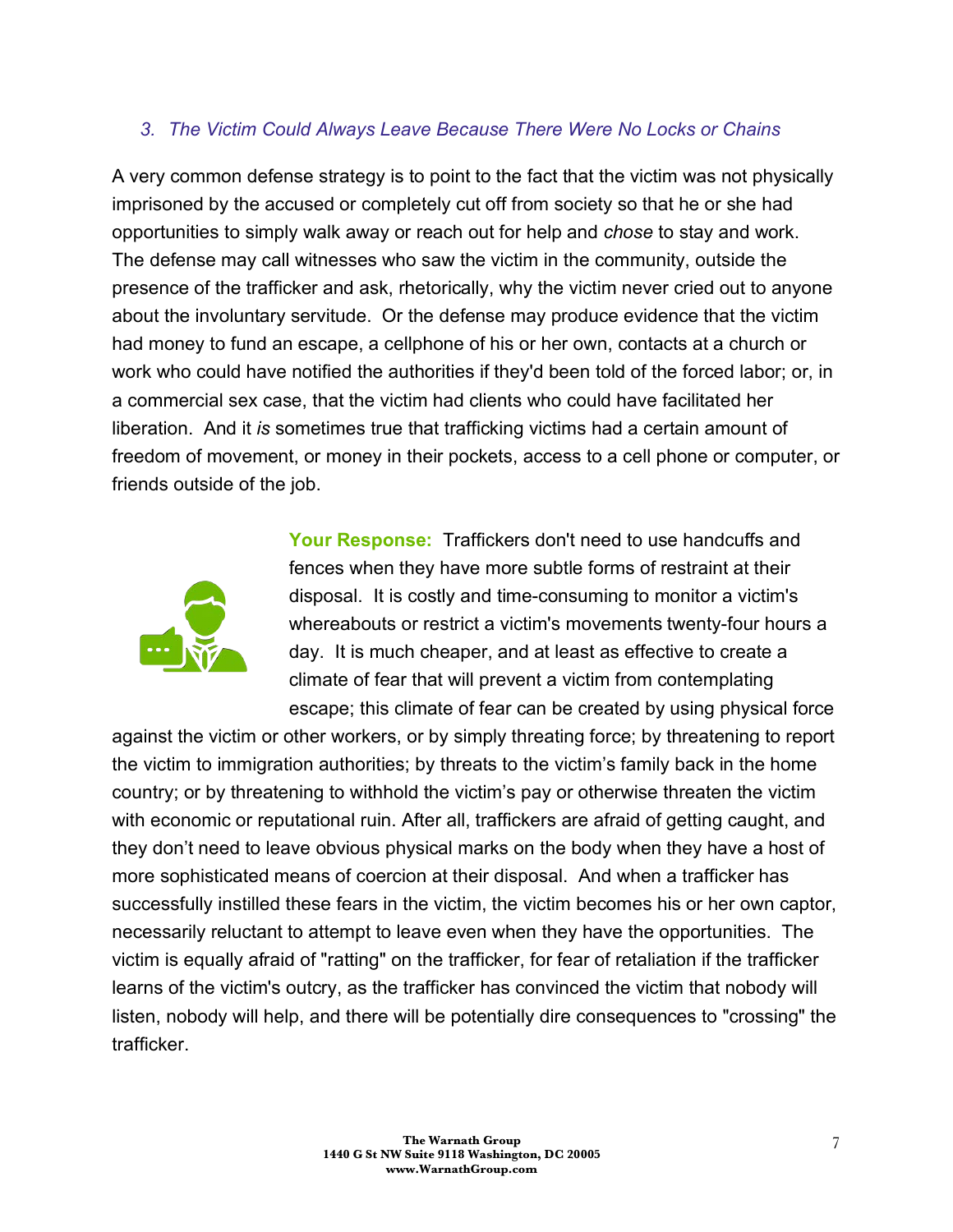#### **B. The Victim Is Lying to Receive an Immigration or Other Legal Benefit**

Because it is critically important for investigators and prosecutors to have access to victim-witnesses for trial preparation and testimony, and because it is fundamentally unfair to punish persons who have already been victimized by traffickers, many governments have elected to confer special benefits, such as a favored immigration status or immunity from prosecution, on such victims. In the labor context, this means that deportation will be deferred, or eliminated, providing the victim with an avenue to residency or even citizenship. In the sex trafficking context, this can mean that a prosecution for prostitution charges will be declined or dismissed. Many governments provide social service support to victims as outlined in the Palermo Protocol that can include housing, food, medical treatment, education, and even small stipends. These are significant benefits, and, accordingly, they provide grist for a trafficker's attorney. Increasingly, the focus of a trafficking defense is the claim that the victim is exaggerating or concocting a claim of forced labor to secure one of these valuable benefits from a naïve and overeager investigator or prosecutor.

The defense may produce witnesses to testify that such immigration legal benefits or social service provisions were known or discussed among other workers close to the victim. If the victim was rescued or assisted by an NGO, they might assert that these lawyers or victim advocates "planted the seeds for a trafficking claim" to make the person eligible for benefits.



**Your Response:** Yes, indeed, it is critically important for investigators and prosecutors to have access to victims. Victim testimony is essential if traffickers are to be brought to justice. Traffickers intentionally create situations where their victims are at risk of deportation or imprisonment, and it is unfair to permit the accused to use this inherent uncertainty of victim status to insulate him/herself from prosecution for the exploitation. Thus, it is only

right that victims are protected from a second round of punishment, this time at the hands of the state; and that prosecutors have the tools to bring traffickers to justice. Conferring these benefits on trafficking victims is not unlike granting immunity to witnesses or entering into cooperation agreements in other kinds of criminal cases; this is a time-honored and necessary way of achieving the greater good of convicting the most culpable individuals.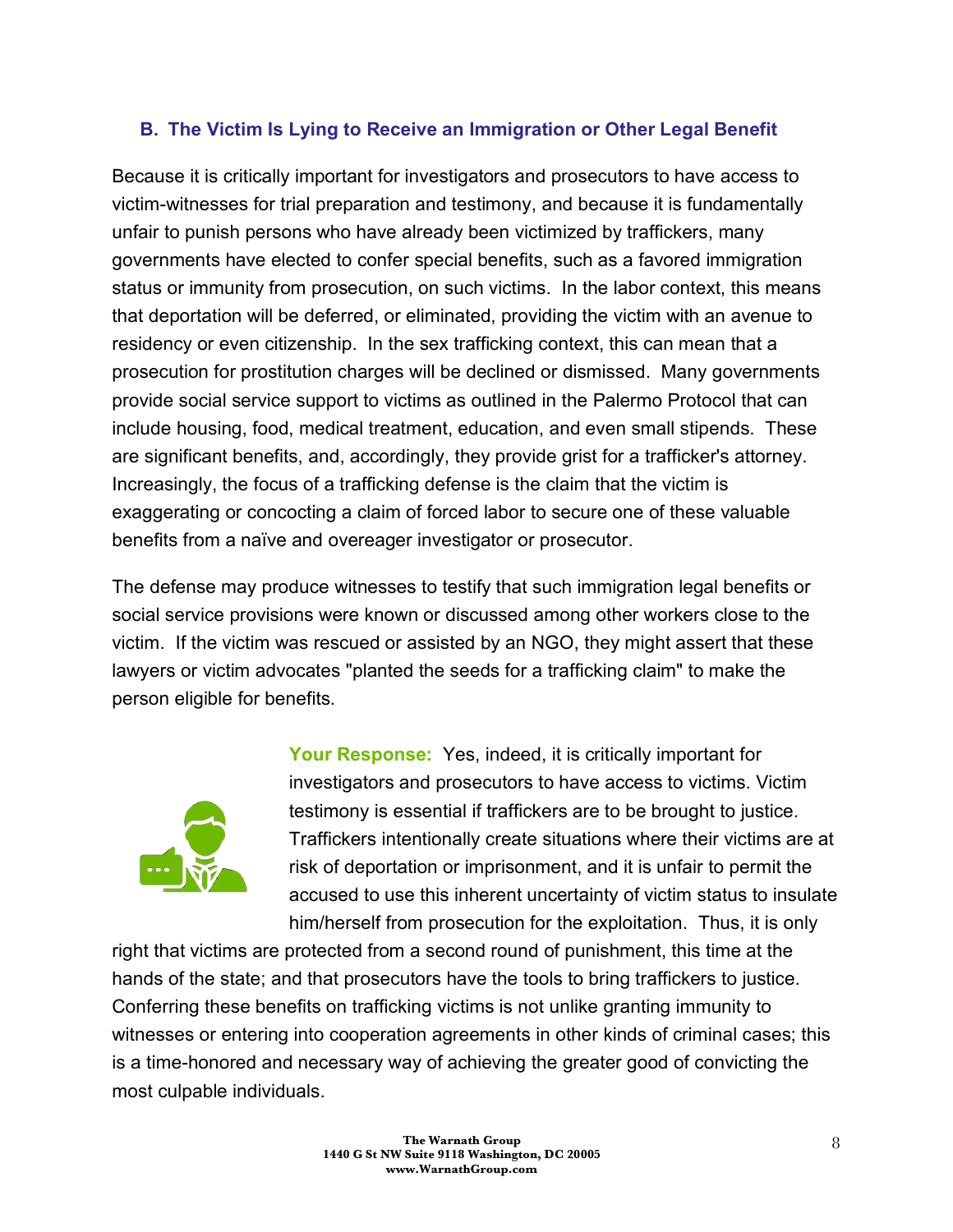You can normally belie the assertion that the victim had an understanding of such immigration or legal benefits before their outcry, rescue or escape. This can be done through the direct testimony of the victim<sup>3</sup>, or through the testimony of those individuals with contact with the victim during their servitude or immediately thereafter. Trafficking victims are often unsophisticated individuals, completely unfamiliar with the laws and practices of the country in which they find themselves, and, in most cases, it should be obvious that they lacked the wherewithal to concoct a story to obtain benefits. But even when there is some evidence that the victim may have been familiar with the possibility of receiving a benefit, you can point to the corroboration for the force, fraud and, or coercion, and argue that no one would willfully consent to inhuman treatment in the faint hope of some possible future benefit. Such benefits are small solace for the degradation of extreme exploitation at the hands of another.

# **C. The Trafficker's Conduct is Accepted Cultural (and Legal) Practice in the Home Country**

Foreign-born traffickers, who import and enslave their countrymen/women, will frequently assert the defense that the employment arrangement was consistent with cultural and legal norms in their home country, and, thus, that they lacked the requisite intent to commit the crime of human trafficking. They will produce witnesses for the proposition that their treatment of the victim, while harsh or penurious by host country standards, is in keeping with the treatment of servants or workers back home; and, accordingly, that they had no idea that maintaining "strict control" was not permitted in the "new" country. Sometimes the trafficker and victim are related, and the trafficker will claim that they were merely exercising traditional familial authority.



**Your Response:** What is acceptable in the trafficker's home country is entirely irrelevant to the issue of whether he or she committed the crime of human trafficking. When one settles in a new country, it is, without exception, the law of that host country that controls. It is absurd to believe that immigrants, especially immigrants of means—and human traffickers are almost always

  $3$  For more information on preparing victims to testify as a witness during trial, please see the Practice Guides *Prosecutor Trial Preparation – Preparing the Victim of Human Trafficking to Testify* available at http://www.warnathgroup.com/practice-guide-prosecutor-trial-preparation-preparing-victim-humantrafficking-testify/ and *Prosecutor Trial Preparation – Direct Examination Questions for the Victim* available at http://www.warnathgroup.com/practice-guide-prosecutor-trial-preparation-direct-examinationquestions-for-the-victim/.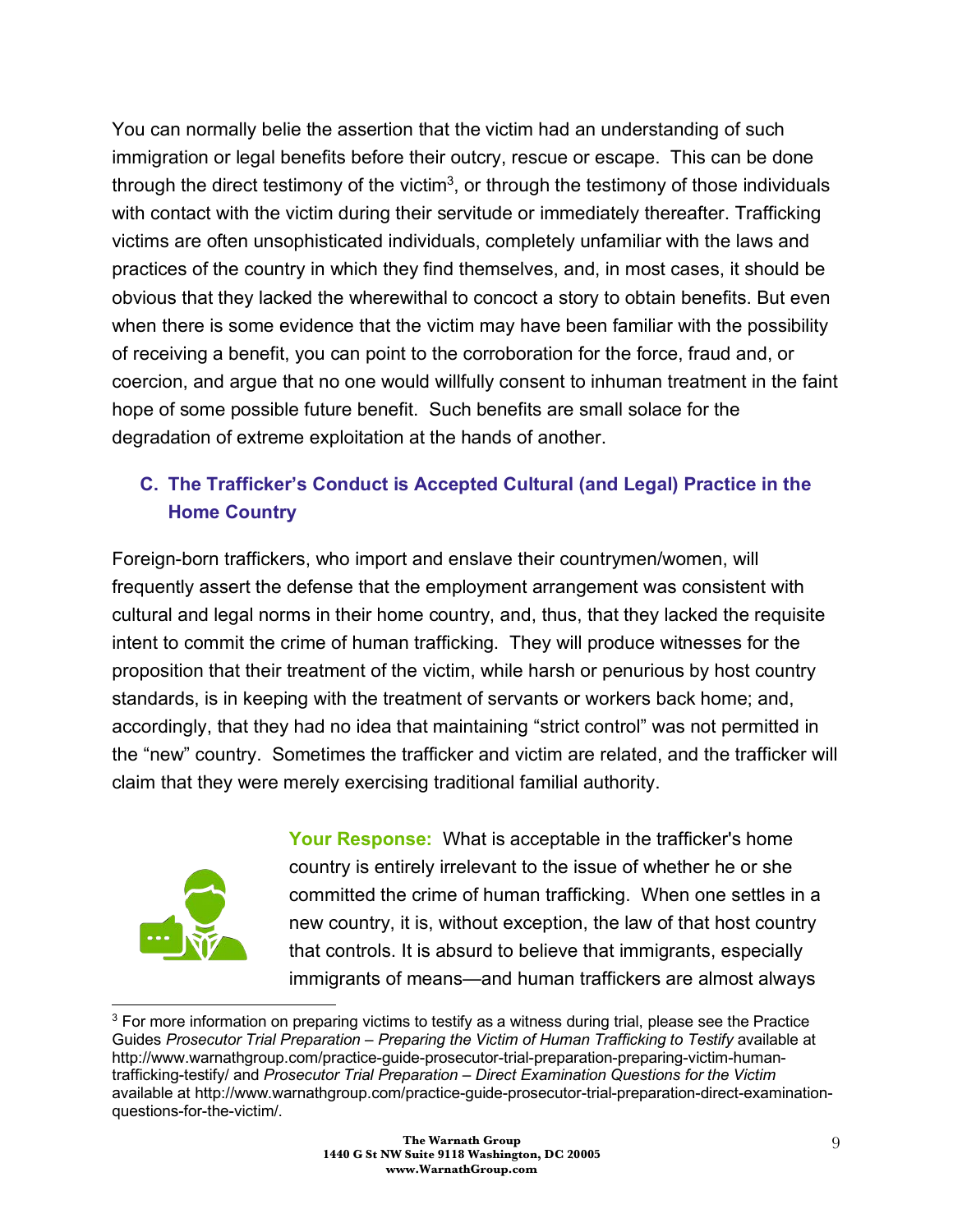persons with some economic resources—would not understand that using force, fraud or coercion to obtain another's labor or services is prohibited. It is not as if the national campaigns against human trafficking have been conducted in secret; all over the globe, this type of exploitation has been publicized, condemned and legislated against. To claim ignorance of its prohibition is not only preposterous but, in fact, the last resort of a ridiculous defense. In a sense, it is also an admission of guilt.

Moreover, when one dissects these claims of cultural, familial or religious acceptance of the exploitive conduct, they are nearly always found to be false and hollow, a distortion of the truth about actual practices or norms in the home country. While there is a danger in doing battle on the issue of whether the trafficker's behavior would have been acceptable back home, as it dignifies the notion that cultural differences *can be* a defense, it might, in certain circumstances, be advisable to call an expert witness to belie the idea that any form of what is internationally recognized as human trafficking is legal or socially acceptable in the home country.

#### **Conclusion**

Prosecutors and investigators can work together to craft the counter arguments and locate evidence that will rebut potential defenses. Do not be afraid to bring a case that is imperfect, or because there are facts that seem to favor the Defendant. If you are prepared to respond by confronting any possible issues head-on you can still win your case.